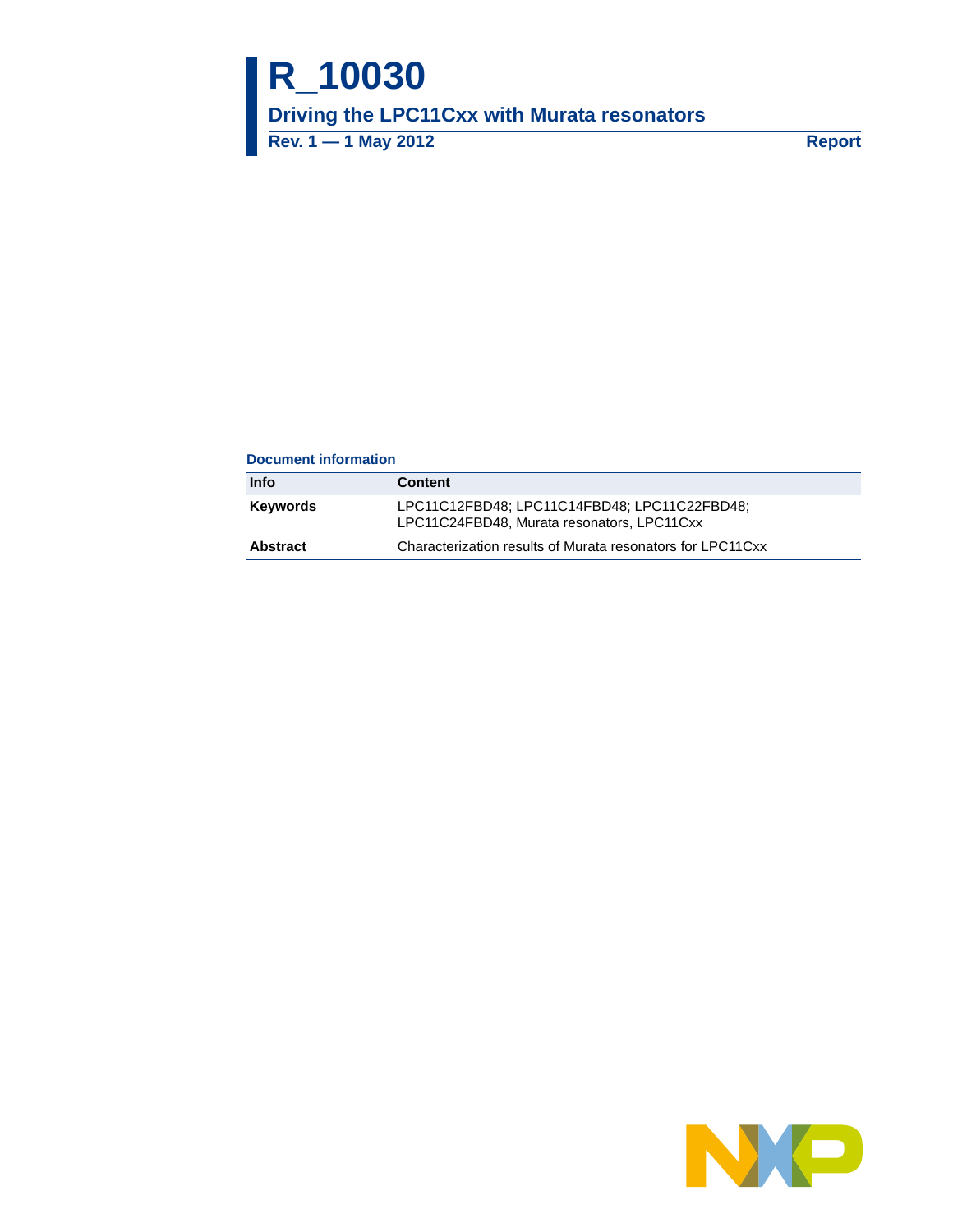#### **Driving the LPC11Cxx with Murata resonators**

**Revision history**

| <b>Rev</b> | <b>Date</b> | <b>Description</b> |
|------------|-------------|--------------------|
| ×.         | 20120501    | Initial release.   |

# **Contact information**

For more information, please visit: **http://www.nxp.com**

For sales office addresses, please send an email to: **salesaddresses@nxp.com**

R\_10030 **All information provided in this document is subject to legal disclaimers.** © NXP B.V. 2012. All rights reserved.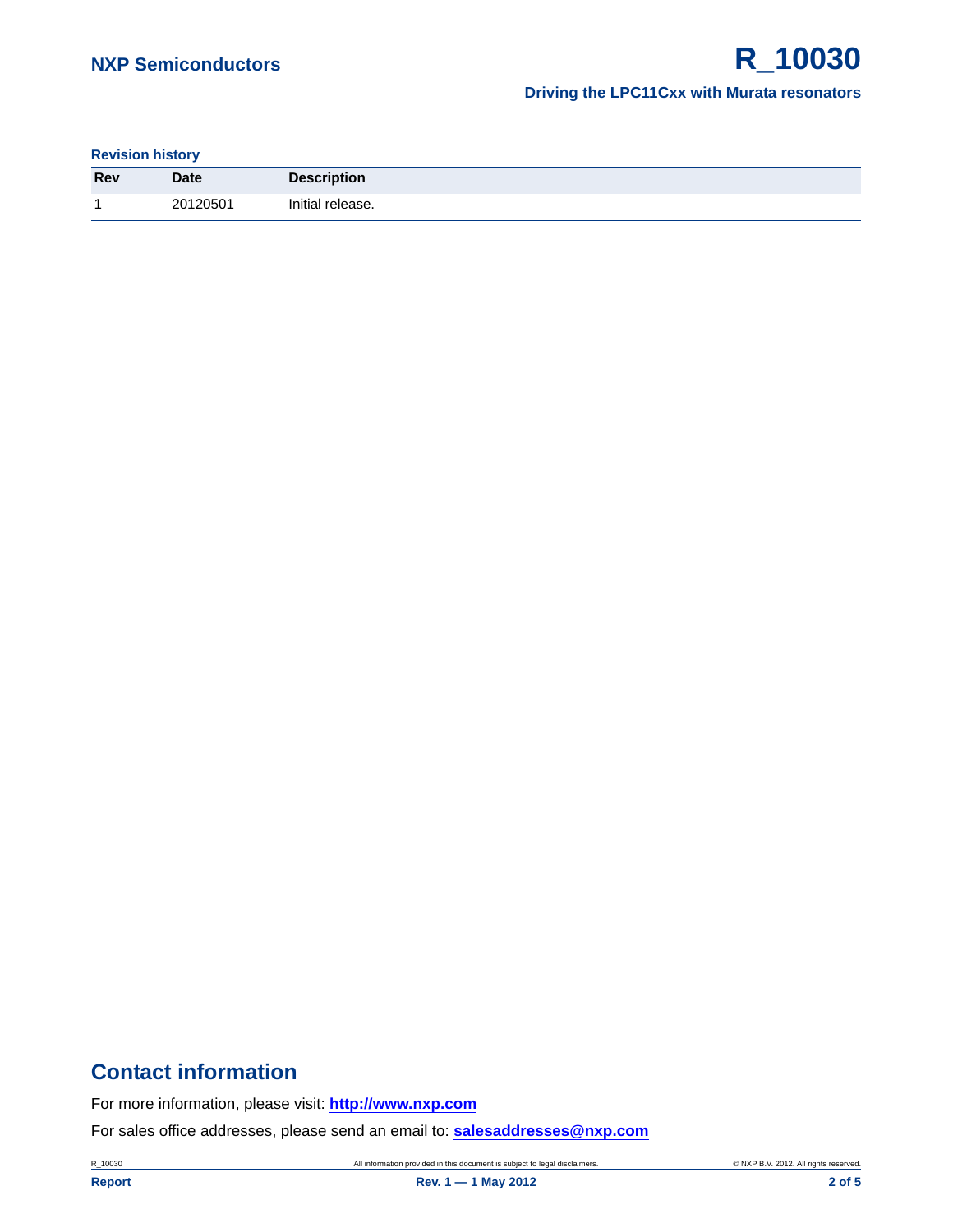#### **Driving the LPC11Cxx with Murata resonators**

## <span id="page-2-1"></span>**1. Introduction**

The LPC11Cxx series microcontrollers are based on the ARM Cortex-M0 core operating at frequencies of up to 50 MHz. These low power 32-bit microcontrollers feature serial interfaces including UART, and I2C.

The LPC11Cxx devices have an integrated IRC oscillator. On the LPC11Cxx, the IRC is nominally 12 MHz and accurate within 1 % over temperature and voltage. Many applications can utilize the IRC as the clock source; others may use a suitable crystal for more accuracy, particularly for CAN and USB applications. The LPC11Cxx devices can also use a resonator as a clock source.

### <span id="page-2-2"></span>**2. Characterization results**

Based on characterization results, the following table details the most suitable devices available from Murata. Devices from other manufacturers can also be used.

| Recommended devices (for consumer) [1] |
|----------------------------------------|
|                                        |

| $V_{DD}$ : 1.8 V to 3.6 V; -40 to +85 °C |  |
|------------------------------------------|--|
|------------------------------------------|--|

| <b>Device</b>               | Freq.<br>[MHz] | Type       | <b>Part number</b> | <b>Supply</b><br>voltage range | Temp. range     |  |
|-----------------------------|----------------|------------|--------------------|--------------------------------|-----------------|--|
| LPC11C12                    | 4              | <b>SMD</b> | CSTCR4M00G55-R0    | 1.8 to 3.6                     | $-40$ to +85 °C |  |
| <b>LPC11C14</b><br>LPC11C22 | 8              |            | CSTCE8M00G55-R0    |                                |                 |  |
| <b>LPC11C24</b>             | 12             |            | CSTCE12M0G55-R0    |                                |                 |  |
|                             | 16             |            | CSTCE16M0V53-R0    |                                |                 |  |
|                             | 25             |            | CSTCW25M0X51-R0    |                                |                 |  |
|                             |                |            |                    |                                |                 |  |

<span id="page-2-0"></span>[1] These resonators have load capacitors included so external load capacitors are not necessary. Suffix indicates packaging style.

SMD type[ -R0:Plastic tape package( $\varnothing$  = 180mm), -B0:Bulk]

For more information and a detailed report please go to the Murata website [http://search.murata.co.jp/Ceramy/ICsearchAction.do?sLang=en](http://www.nxp.com/redirect/search.murata.co.jp) and search for 'LPC'.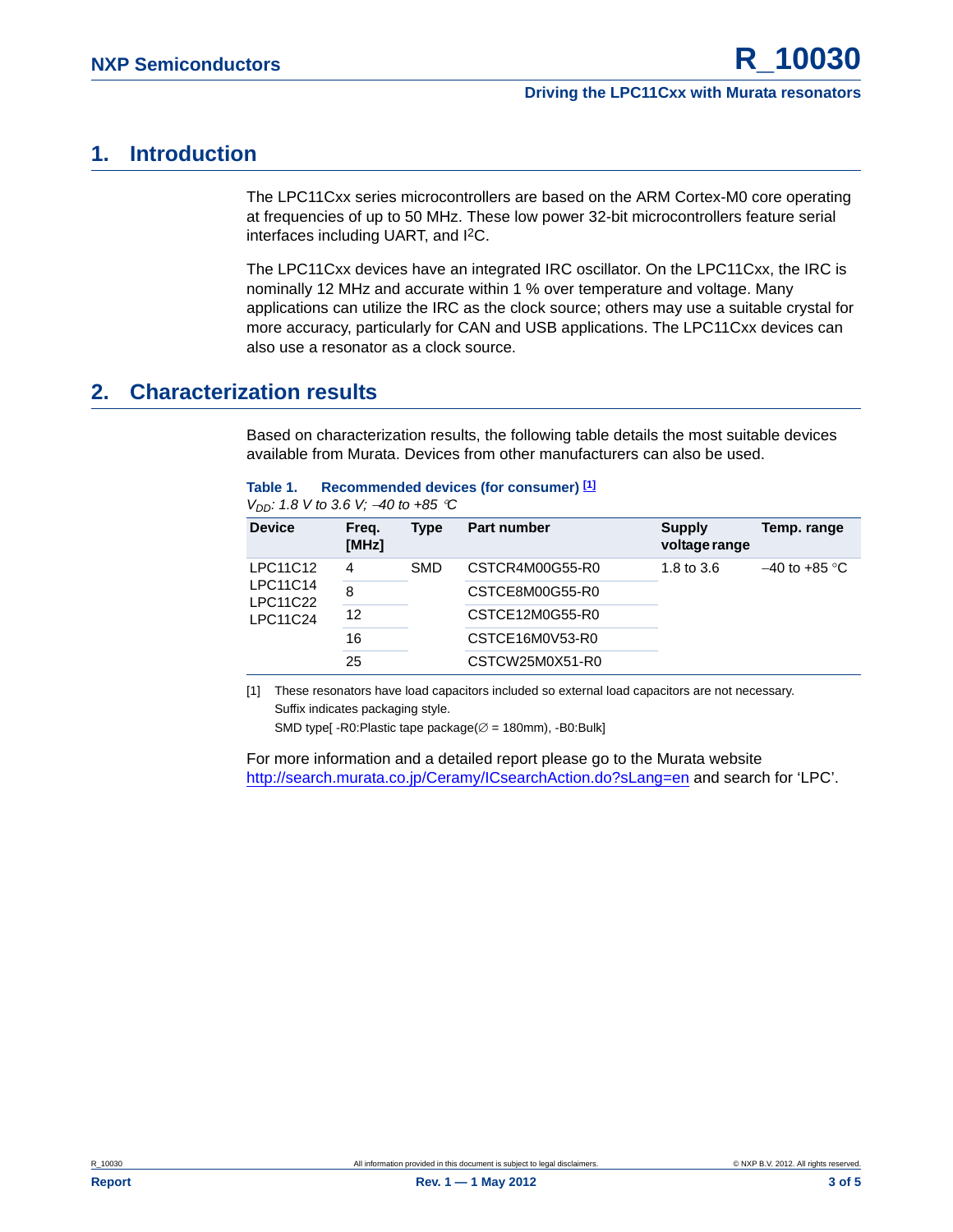#### **Driving the LPC11Cxx with Murata resonators**

# <span id="page-3-0"></span>**3. Legal information**

### <span id="page-3-1"></span>**3.1 Definitions**

**Draft —** The document is a draft version only. The content is still under internal review and subject to formal approval, which may result in modifications or additions. NXP Semiconductors does not give any representations or warranties as to the accuracy or completeness of information included herein and shall have no liability for the consequences of use of such information.

### <span id="page-3-2"></span>**3.2 Disclaimers**

**Limited warranty and liability —** Information in this document is believed to be accurate and reliable. However, NXP Semiconductors does not give any representations or warranties, expressed or implied, as to the accuracy or completeness of such information and shall have no liability for the consequences of use of such information. NXP Semiconductors takes no responsibility for the content in this document if provided by an information source outside of NXP Semiconductors.

In no event shall NXP Semiconductors be liable for any indirect, incidental, punitive, special or consequential damages (including - without limitation - lost profits, lost savings, business interruption, costs related to the removal or replacement of any products or rework charges) whether or not such damages are based on tort (including negligence), warranty, breach of contract or any other legal theory.

Notwithstanding any damages that customer might incur for any reason whatsoever, NXP Semiconductors' aggregate and cumulative liability towards customer for the products described herein shall be limited in accordance with the *Terms and conditions of commercial sale* of NXP Semiconductors.

**Right to make changes —** NXP Semiconductors reserves the right to make changes to information published in this document, including without limitation specifications and product descriptions, at any time and without notice. This document supersedes and replaces all information supplied prior to the publication hereof.

**Suitability for use —** NXP Semiconductors products are not designed, authorized or warranted to be suitable for use in life support, life-critical or safety-critical systems or equipment, nor in applications where failure or

malfunction of an NXP Semiconductors product can reasonably be expected to result in personal injury, death or severe property or environmental damage. NXP Semiconductors and its suppliers accept no liability for inclusion and/or use of NXP Semiconductors products in such equipment or applications and therefore such inclusion and/or use is at the customer's own risk.

**Applications —** Applications that are described herein for any of these products are for illustrative purposes only. NXP Semiconductors makes no representation or warranty that such applications will be suitable for the specified use without further testing or modification.

Customers are responsible for the design and operation of their applications and products using NXP Semiconductors products, and NXP Semiconductors accepts no liability for any assistance with applications or customer product design. It is customer's sole responsibility to determine whether the NXP Semiconductors product is suitable and fit for the customer's applications and products planned, as well as for the planned application and use of customer's third party customer(s). Customers should provide appropriate design and operating safeguards to minimize the risks associated with their applications and products.

NXP Semiconductors does not accept any liability related to any default, damage, costs or problem which is based on any weakness or default in the customer's applications or products, or the application or use by customer's third party customer(s). Customer is responsible for doing all necessary testing for the customer's applications and products using NXP Semiconductors products in order to avoid a default of the applications and the products or of the application or use by customer's third party customer(s). NXP does not accept any liability in this respect.

**Export control —** This document as well as the item(s) described herein may be subject to export control regulations. Export might require a prior authorization from competent authorities.

### <span id="page-3-3"></span>**3.3 Trademarks**

Notice: All referenced brands, product names, service names and trademarks are the property of their respective owners.